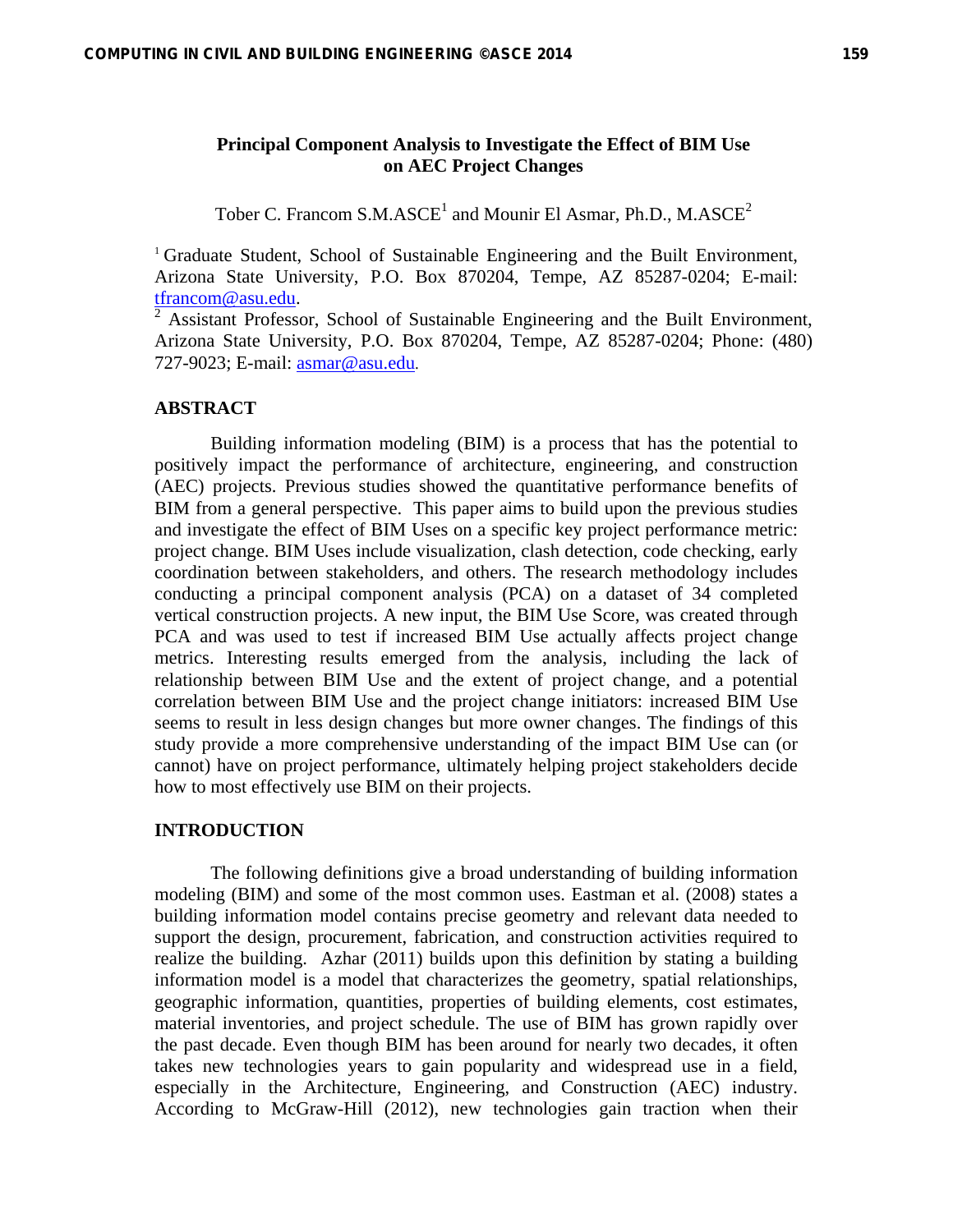benefits are meaningful and sustainable for users. BIM users have realized many benefits stemming from BIM adoption and therefore, the AEC industry is investing in this technology. A different study by McGraw-Hill (2009) states that even as the design and construction industry confronted a slow economy, most BIM users were seeing positive payback from their use of the technology. Users gain bankable benefits that enhance productivity, improve their ability to integrate teams and had an edge over their competition. The combination of BIM having meaningful benefits and the fact that BIM users have seen positive payback even during a slow economy are two of the major drivers for the adoption of BIM for users in the AEC industry today. Many studies have shown qualitatively how BIM is being used in the AEC industry, but few studies have shown quantitative project data on how BIM Uses are impacting project performance, specifically when it comes to project changes. This paper aims to build upon previous studies and empirically investigate if BIM Uses have an effect on project changes. The paper will begin with a review of literature to analyze the current body of knowledge available regarding the uses of BIM and the benefits associated with these uses. Then, the methodology will be thoroughly explained and will be followed by a principal component analysis of recent project data.

### **PREVIOUS LITERATURE**

A review of relevant literature was performed to analyze the current body of knowledge available regarding the uses of BIM and the performance benefits of BIM. The goals of the literature review were to compile BIM Uses and performance outputs to be used during the development of the survey and the collection of data. Issa and Suermann (2009) performed a survey across the AEC industry to evaluate the perceptions the impact that BIM has on six primary construction key performance indicators (KPIs) that are commonly used in the AEC industry: quality control (rework), on-time completion, cost, safety (lost-man hours), dollars/unit (square feet) performed, and units (square feet) per man-hour. Zuppa et al (2009) used a survey of 202 AEC professionals to gain an understanding of the prevalent definition of BIM and to identify BIM's perceived impact on the success measures of construction projects. Becerik-Gerber and Rice (2010) identified and benchmarked tangible benefits and costs associated with BIM use through a survey of 424 respondents. Giel and Issa (2011) analyzed data on the possible cost savings of implementing BIM on construction projects. Azhar (2011) illustrated the cost and time savings realized in developing and using a building information model for the project planning, design, preconstruction, and construction phases. Barlish and Sullivan (2012) developed a methodology to analyze the benefits of BIM, apply recent projects to this methodology to quantify outcomes, resulting in a holistic framework of BIM and its impacts on project efficiency. Bynum et al. (2013) investigated the perceptions among attendees at a design-build conference of the use of BIM for sustainable design and construction.

### **BIM USES DEFINITIONS**

Kreider et al. (2010) focused on identifying perceived benefits and frequency of implementation of twenty-five BIM Uses, which are currently being implemented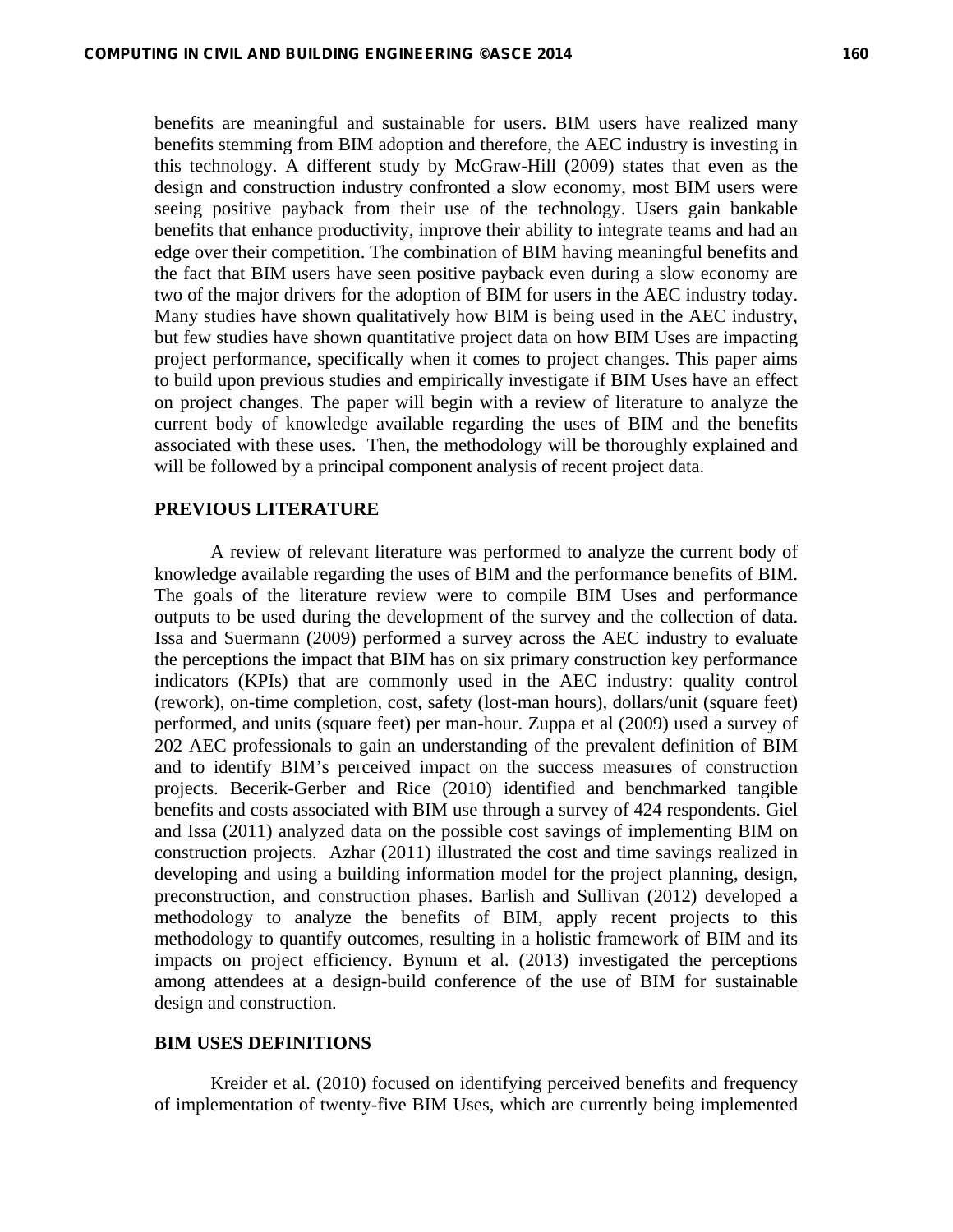on projects in the industry. This was completed through the use of an online survey of industry members. The BIM Uses were listed as the most frequently used by the user and which had the most perceived benefit. The BIM Uses defined in this study, in order from most frequently used to least frequently used, were: 3D coordination, Design Reviews, Design Authoring, Construction Systems Design, Existing Conditions Modeling, 3D Control and Planning, Programming, Phase Planning (4D Modeling), Record Modeling, Site Utilization Planning, Site Analysis, Structural Analysis, Energy Analysis, Cost Estimation, Sustainability LEED Evaluation, Building System Analysis, Space Management/Tracking, Mechanical Analysis, Code Validation, Lighting Analysis, Other Engineering Analysis, Digital Fabrication, Asset Management, Building Maintenance Scheduling, and Disaster Planning. From the data collected, 3D Coordination and Design Reviews had the highest perceived benefit. Messner and Kreider (2013) recently developed a comprehensive system for the classification of the Uses of BIM. The authors defined a BIM Use as a method of applying Building Information Modeling during a facility's lifecycle to achieve one or more specific objectives. BIM Uses were categorized into five primary purposes: (1) Gathering, (2) Generating, (3) Analyzing, (4) Communicating, and (5) Realizing. The authors also added BIM Use Characteristics to precisely define the BIM Use beyond the purpose and objective alone, moving the BIM Use beyond answering "*why*" to a more distinct description, which could be used in procurement efforts.

### **OBJECTIVE AND METHODOLOGY**

To implement BIM efficiently and effectively, owners, engineers, architects, and contractors must have a clear understanding of the possible ways in which BIM can be used and also how BIM Uses will affect project performance. The performance metrics that are often most important for these stakeholders are cost, schedule, quality, safety, and the amount of changes on a project. In this paper, one of these specific metrics will be studied: project changes. The total changes that occur on a project are measured and then these are divided based on the stakeholder that initiated the change.

Previous studies have shown benefits in using BIM (e.g. Azhar 2011; Eastman et al. 2008), but the specific effect that BIM uses have on the project quality and project changes have not been quantified previously. This paper uses an unsupervised statistical technique to reduce the dimension of BIM data to one variable, and then test how this summary variable contributes to project performance. The objective of this paper is to empirically analyze data regarding the uses of BIM on complex vertical construction projects. The methodology of this study consists of four major phases: 1) Literature Review, 2) Survey Development, 3) Data Collection and 4) Data Analysis.

A comprehensive literature review was conducted to analyze key BIM Uses, as well as major project performance metrics that are used in the AEC industry to assess project performance. The BIM Uses were collected from several studies (e.g. Kreider et al. 2010, Messner & Kreider 2013). Kunz and Fischer (2012) grouped the output or performance variables into six key performance areas. Since identifying the key BIM Uses and performance metrics provides guidance about the type of data that needs to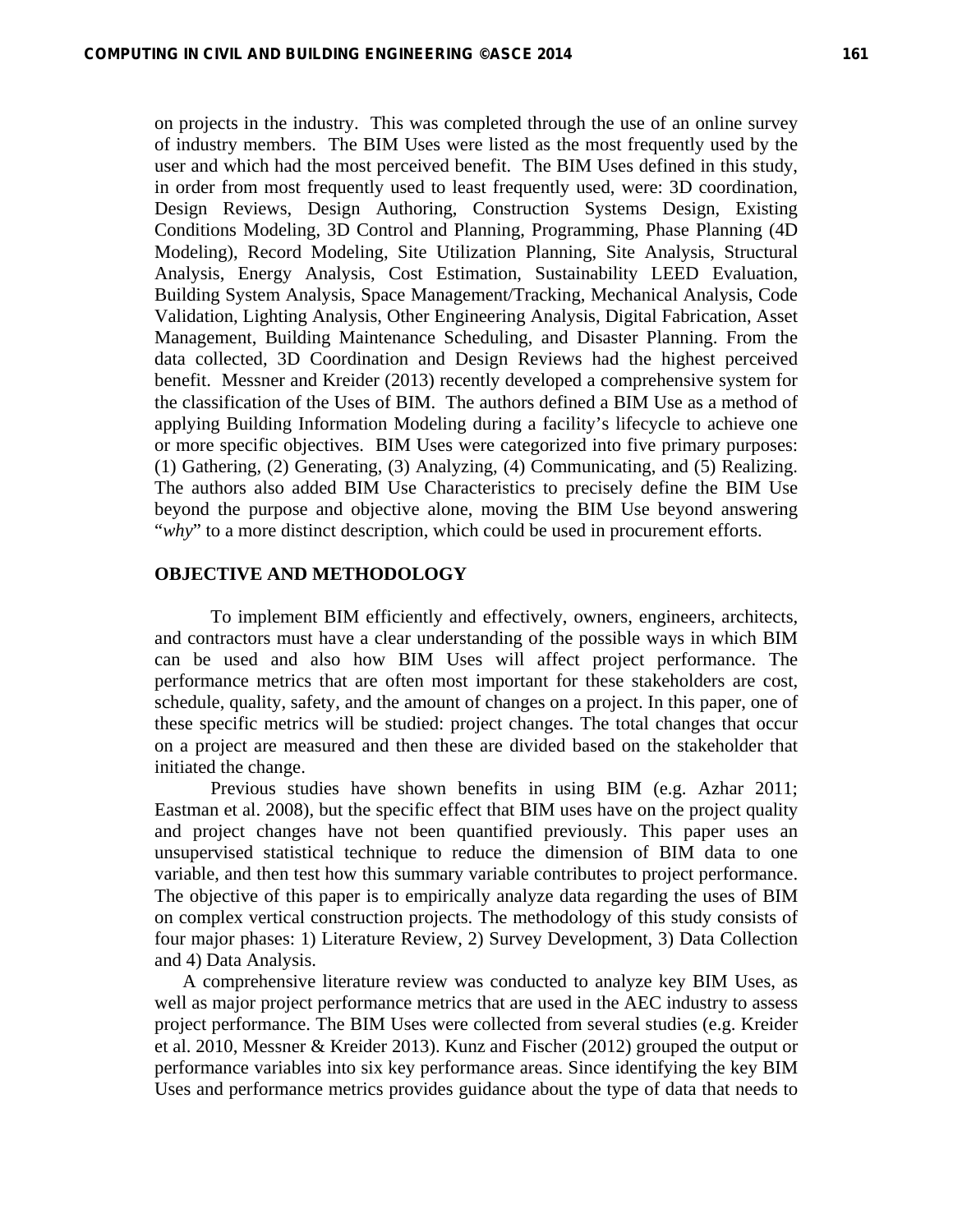be collected, the completion of the first phase serves as a solid basis for the survey development. The survey was designed to gather data on quantitative and qualitative performance metrics. It was shared with industry participants, specifically the general contractor or construction manager of each targeted project, to allow for the gathering of data in a consistent format. Data was received for 34 construction projects that have adopted BIM at various levels. The list of BIM Uses were compiled from the literature review (e.g.; Messner 2011) and includes variables such as:

- BIM Use for Visualization
- BIM Use for Space Validation
- BIM Use for Site Logistics
- BIM Use for Early Design Coordination
- BIM Use for Mechanical, Electrical, and Plumbing (MEP) Coordination
- BIM Use for Design Collaboration
- BIM Use for Clash Detection

After the BIM Uses were defined and the data was collected, the statistical analysis was completed. The data analysis for this study consisted of two steps: (1) exploratory statistical analysis and dimension reduction, and (2) regression analysis. The main method used in this study is Principal Component Analysis (PCA), a dimension reduction technique for quantitative data. The data used in this paper contained 35 BIM variables that gauge the extent of BIM use on a project. PCA was used to reduce the number of dimensions in the BIM dataset while keeping as much information as from the original data. PCA accomplishes this task by linearly combining the original variables into new variables that are uncorrelated with each other, such that a few of these new variables will explain most of the variation in the original dataset (El Asmar 2012). PCA was completed to reduce the many BIM inputs into a single new input that can be used to test the effect of BIM use on project performance. The outcome of PCA is a series of principal components (PC), each of which accounts for some of the variance in the dataset, with the first PC accounting for the majority of the variance and decreasing with each subsequent PC.

A sensitivity analysis was also conducted on the PCA results to ensure a true representation of the BIM inputs and to confirm missing data points did not affect the results. The sensitivity analysis used four different combinations of the BIM input data, the following describe the different data combinations used: (1) all missing values in the data were replaced with average values; (2) projects and BIM variables with more than four missing data points were removed from the analysis; (3) only BIM inputs with more than 4 missing data points were removed from the analysis, while keeping all projects in the dataset; and (4) all projects and BIM inputs with missing data were removed from the analysis. The sensitivity analysis resulted in 34 projects and 35 BIM inputs for the first analysis, 25 projects and 32 BIM inputs for the second analysis, 34 projects and 32 BIM inputs for the third analysis, and 20 projects and 30 BIM inputs for the fourth analysis.

PCA was conducted on each of the four scenarios. While the number of statistically significant principle components (PC) differed between scenarios, Table 1 shows relatively similar loadings for the first principal component (PC1) across all four scenarios, indicating the missing values in the data did not have much effect on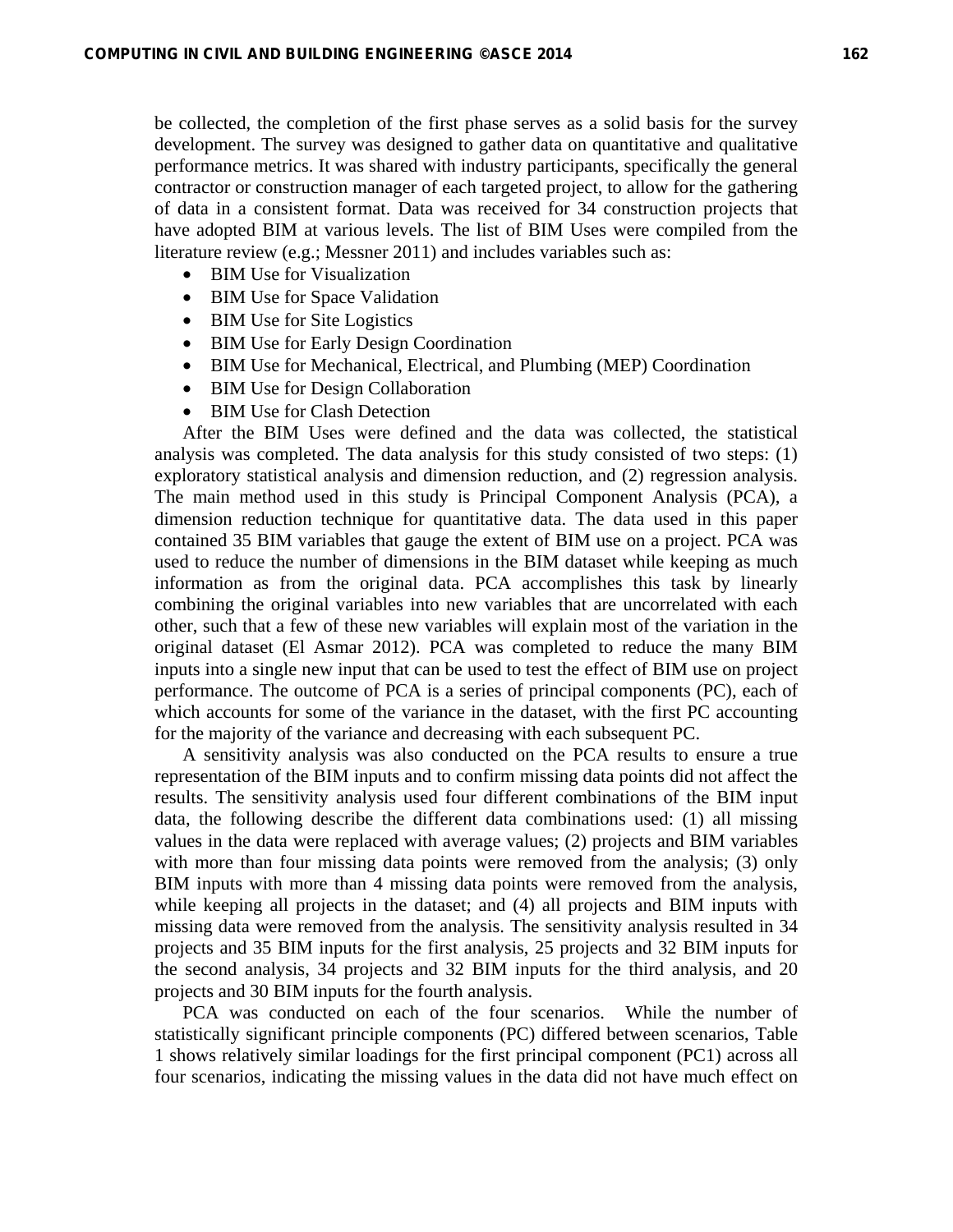the results. The first principal component (PC1) in each of the analyses explained an average of 46% of the total variation in the dataset.

| radie 1. Frincipal Component 1 Comparison Across An Four Scenarios | Scenario 1 | <b>Scenario 2</b> | <b>Scenario 3</b> | <b>Scenario 4</b> |
|--------------------------------------------------------------------|------------|-------------------|-------------------|-------------------|
| <b>BIM</b> Inputs                                                  | PC1        | PC1               | PC1               | PC1               |
| <b>BIM</b>                                                         | 0.67       | 0.77              | 0.67              | 0.59              |
| <b>BIMProtocol</b>                                                 | 0.57       | 0.64              | 0.57              | 0.53              |
| <b>BIMReliance</b>                                                 | 0.55       | 0.59              | 0.54              | 0.63              |
| <b>BIMJointSer</b>                                                 | 0.39       | 0.47              | 0.39              | 0.46              |
| <b>BIMuseVis</b>                                                   | 0.88       | 0.89              | 0.88              | 0.85              |
| <b>BIMuseValid</b>                                                 | 0.74       | 0.77              | 0.74              | 0.66              |
| <b>BIMuseLogis</b>                                                 | 0.71       | 0.76              | 0.70              | 0.80              |
| <b>BIMuseEnv</b>                                                   | 0.57       | 0.61              | 0.57              | 0.63              |
| <b>BIMuseCoorEarly</b>                                             | 0.75       | 0.75              | 0.75              | 0.75              |
| <b>BIMuseCoorMEP</b>                                               | 0.79       | 0.83              | 0.79              | 0.69              |
| <b>BIMuseCollab</b>                                                | 0.68       | 0.71              | 0.68              | 0.62              |
| <b>BIMuseClash</b>                                                 | 0.85       | 0.85              | 0.85              | 0.73              |
| <b>BIMuseSubmit</b>                                                | 0.52       | 0.51              | 0.51              | 0.64              |
| <b>BIMuseEstim</b>                                                 | 0.37       | 0.34              | 0.37              | 0.19              |
| <b>BIMuseSched</b>                                                 | 0.58       | 0.63              | 0.58              | 0.66              |
| <b>BIMuseFab</b>                                                   | 0.61       | 0.70              | 0.61              | 0.55              |
| <b>BIMuseSim</b>                                                   | 0.39       | 0.63              | 0.39              | 0.58              |
| <b>BIMuseTurn</b>                                                  | 0.54       | 0.59              | 0.54              | 0.72              |
| <b>BIMuseFM</b>                                                    | 0.47       | 0.49              | 0.47              | 0.56              |
| <b>BIMuseCode</b>                                                  | 0.47       | 0.49              | 0.47              | 0.48              |
| <b>BIMuseMarket</b>                                                | 0.32       |                   |                   |                   |
| <b>BIMsysFoun</b>                                                  | 0.50       | 0.62              | 0.49              |                   |
| BIMsysStruc                                                        | 0.52       | 0.60              | 0.51              | 0.52              |
| <b>BIMsysFin</b>                                                   | 0.48       | 0.53              | 0.48              | 0.49              |
| BIMsysEncl                                                         | 0.51       | 0.56              | 0.50              | 0.46              |
| <b>BIMsysRoof</b>                                                  | 0.27       | 0.37              | 0.26              | 0.27              |
| BIMsysMech                                                         | 0.74       | 0.80              | 0.74              | 0.65              |
| <b>BIMsysElec</b>                                                  | 0.65       | 0.66              | 0.65              | 0.55              |
| BIMsysSite                                                         | 0.38       | 0.45              | 0.38              |                   |
| <b>BIMsysConv</b>                                                  | 0.38       |                   |                   |                   |
| BIMsysSpe                                                          | 0.31       |                   |                   |                   |
| <b>ExpBIMCMGC</b>                                                  | 0.65       | 0.67              | 0.65              | 0.49              |
| ExpBIMSub                                                          | 0.38       | 0.39              | 0.39              | 0.16              |
| <b>ExpBIMOw</b>                                                    | 0.59       | 0.59              | 0.59              | 0.54              |
| <b>ExpBIMAE</b>                                                    | 0.57       | 0.61              | 0.57              | 0.50              |

**Table 1. Principal Component 1 Comparison Across All Four Scenarios**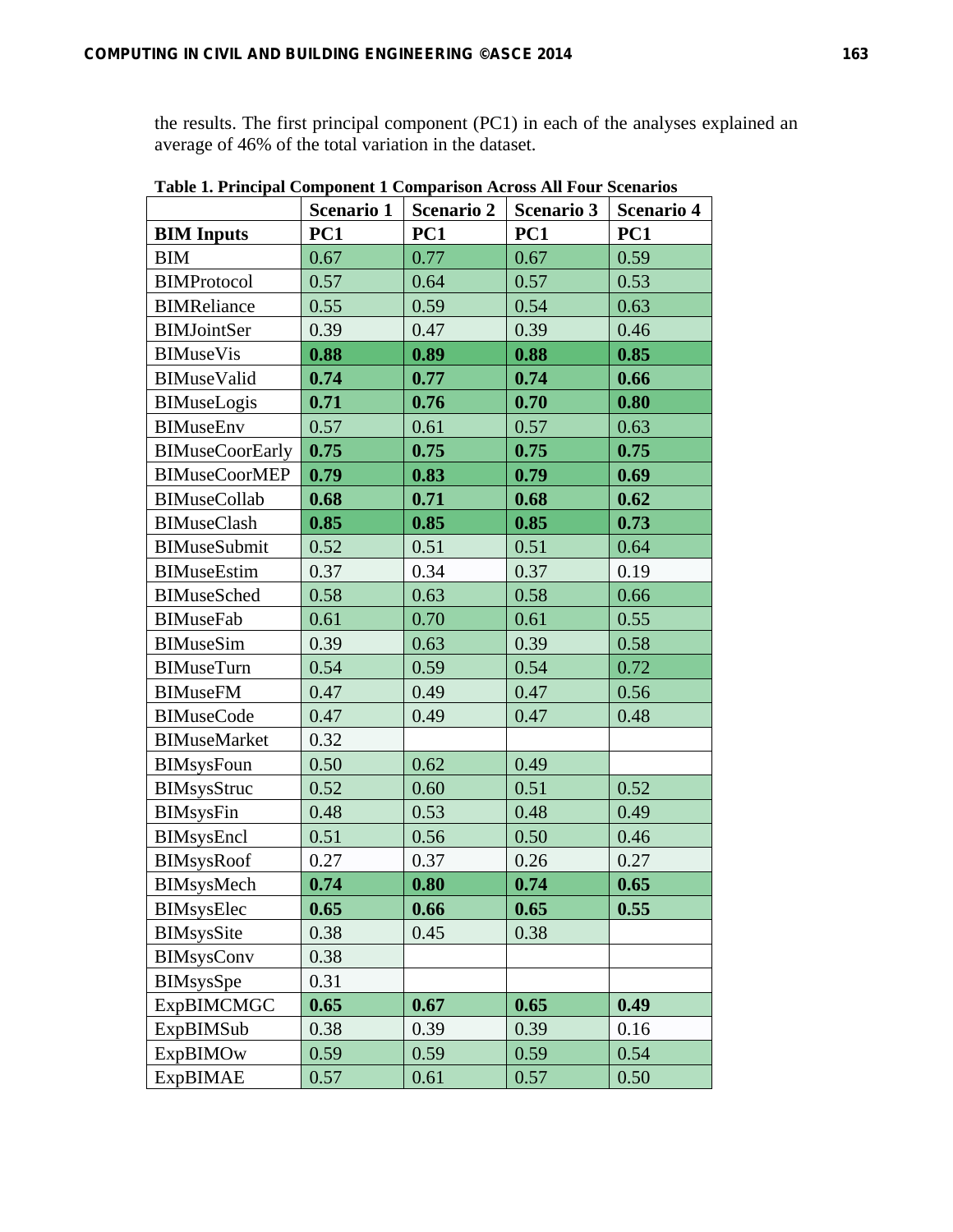Relatively high loadings are shown as the darker shaded cells in Table 1. It is easy to see the darker colors for the more common BIM Uses, and to a certain extent for the modeling of mechanical/electrical systems and the experience of stakeholders with BIM. Using these loadings, PC1 can be calculated for each project and then used as a new BIM variable. Because this new input is heavily made up of BIM Uses it will be named the "BIM Use Score". However, this new created input also includes the extent of BIM use on mechanical/electrical systems and the experience with BIM of the major stakeholders in a project, specifically the construction manager or general contractors. The result from the new input is a single value (or score) to represent the level of BIM use on a project. The scores range from 0 for projects that used no BIM to a maximum value 90.78 in this dataset. More functions BIM is used for on a project will result in a higher BIM Use Score. The next section will use this new variable to explore the impact of BIM use on several project performance metrics.

## **ANALYSIS AND DISCUSSION OF RESULTS**

After the aggregation of the many BIM inputs into a single input that represents nearly half the total variation in the data set, the BIM Score was analyzed against the project change metrics that were collected separately for each individual project. This analysis of the BIM Score and performance outputs yielded interesting trends in the effects that BIM Uses could have on project performance. Project change metrics included measuring the total percentage of changes on the project, as well as identifying the key initiators of these changes. Figure shows the total percentage of changes on a project plotted against the BIM Use Score. Although it might seem that the increased use of BIM increases the percentage of change on a project, the  $R^2$  value is extremely low and shows that about 1% of the variation in changes is due to BIM Use. This finding potentially contradicts some of the literature that argues BIM will reduce changes on AEC projects.



**Figure 1. Changes vs. BIM Use Score**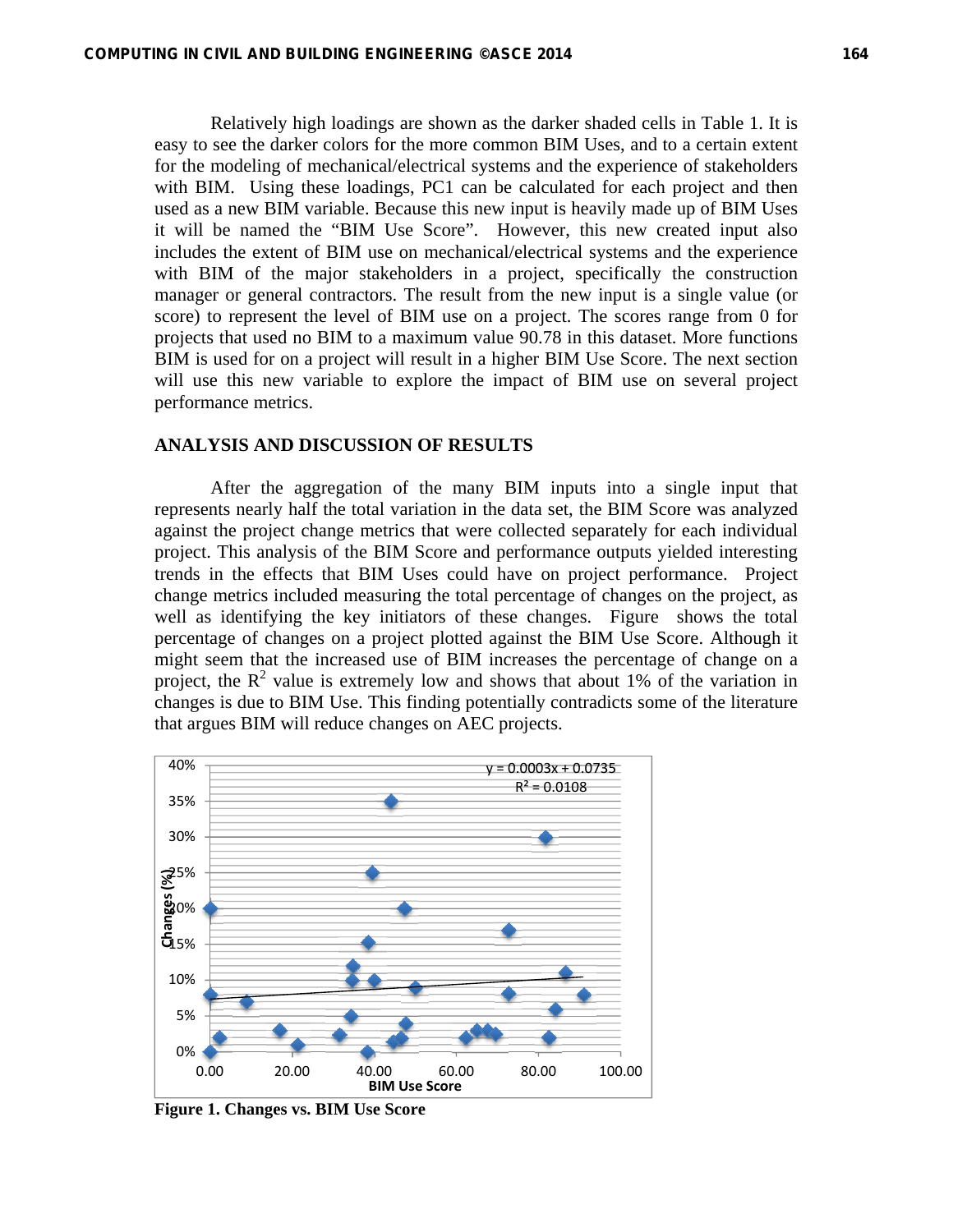Even more interestingly, Figure looks at the change data on a more detailed level to investigate the initiators of these changes. The figure shows the percentage of owner changes versus the percentage of design changes on the project, both plotted against the BIM Use Score. The  $R^2$  values are again low, but the trend is interesting nevertheless and could help put the results from previous literature in the right context by showing design changes could indeed be decreasing. When BIM is not used or used lightly, a large portion of changes are design changes; whereas when BIM is heavily used, a dramatic reduction of design changes is seen and a transition to a majority of owner-initiated changes. This transition may be attributed to the owner being able to visualize the facility virtually prior to construction being completed, which could lead to more changes that potentially increase the quality or the value of the facility for the owner.



**Figure 2. Owner Changes and Design Changes vs. BIM Use Score** 

### **CONCLUSIONS**

BIM use has been rapidly increasing in the AEC industry due to the meaningful benefits that it provides. Quantitative proof of these impacts will keep users efficiently and effectively using BIM. This study builds on the current BIM literature by providing a more quantitative understanding of BIM impact on project change through the collection of project data and exploratory statistical analysis. The use of BIM was shown to increase the amount of owner changes and decrease the amount of design changes, while not influencing overall project change. However, these results are merely based on trends in the data that does not show high  $R^2$  values and only explain a small portion of the variation in the data. With a larger dataset and more comprehensive data collection these trends have the potential to be statistically proven. The results presented in this paper are part of an ongoing research effort, which will expand the analysis to cover a larger dataset and include a wider variety of projects.